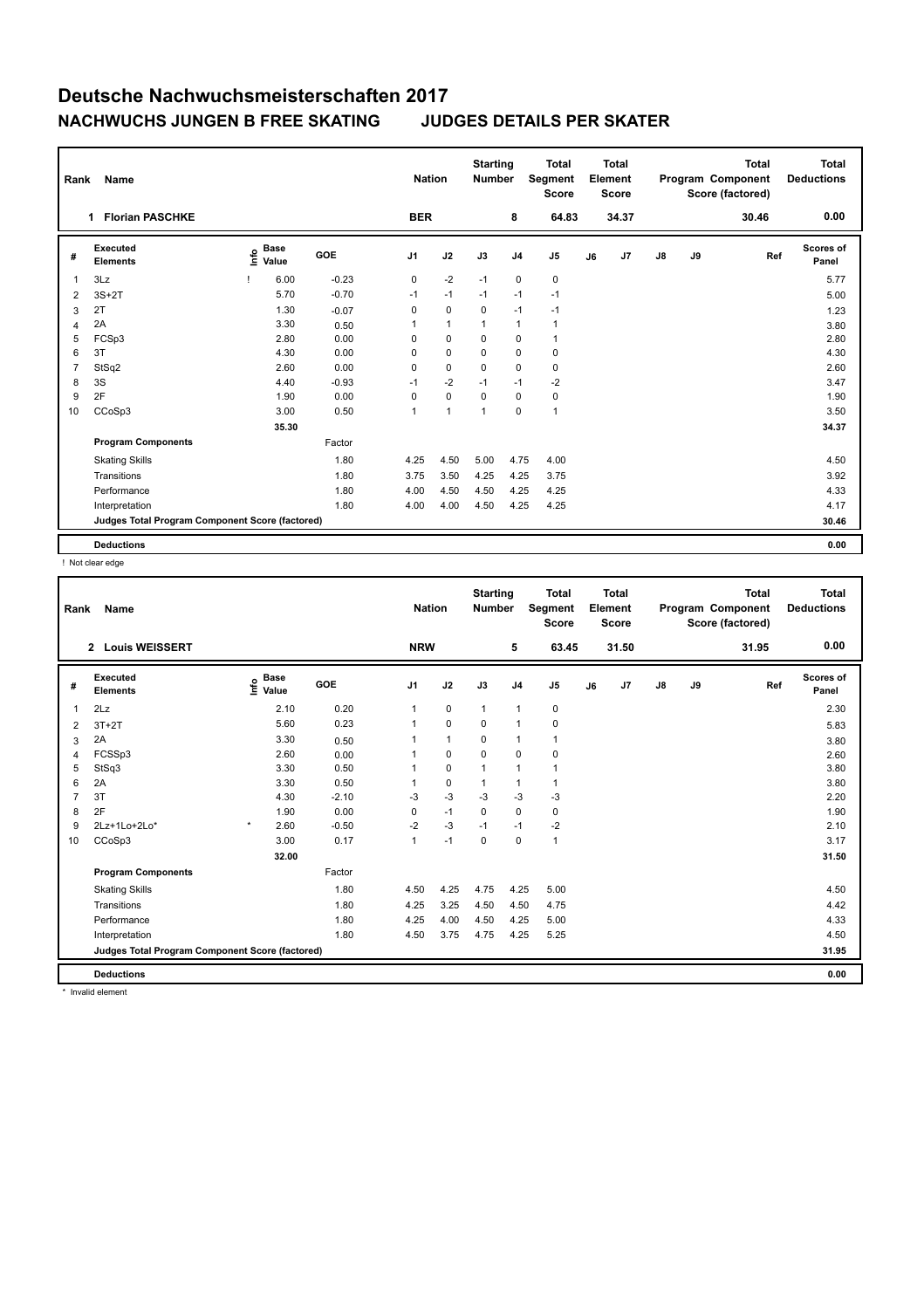| Rank           | Name                                            |              |                      |            | <b>Nation</b> |              | <b>Starting</b><br><b>Number</b> |                | <b>Total</b><br>Segment<br><b>Score</b> |    | <b>Total</b><br>Element<br><b>Score</b> |               |    | <b>Total</b><br>Program Component<br>Score (factored) | Total<br><b>Deductions</b> |
|----------------|-------------------------------------------------|--------------|----------------------|------------|---------------|--------------|----------------------------------|----------------|-----------------------------------------|----|-----------------------------------------|---------------|----|-------------------------------------------------------|----------------------------|
|                | <b>Christian HASS</b><br>3                      |              |                      |            | B-W           |              |                                  | $\mathbf{2}$   | 61.56                                   |    | 33.63                                   |               |    | 27.93                                                 | 0.00                       |
| #              | Executed<br><b>Elements</b>                     | lnfo         | <b>Base</b><br>Value | <b>GOE</b> | J1            | J2           | J3                               | J <sub>4</sub> | J <sub>5</sub>                          | J6 | J7                                      | $\mathsf{J}8$ | J9 | Ref                                                   | <b>Scores of</b><br>Panel  |
| 1              | 2A                                              |              | 3.30                 | 0.17       | $\mathbf{1}$  | $\pmb{0}$    | $\mathbf 0$                      | 0              | $\mathbf{1}$                            |    |                                         |               |    |                                                       | 3.47                       |
| 2              | 3S                                              |              | 4.40                 | 0.23       | 1             | $\mathbf 0$  | 0                                | 0              | $\mathbf{1}$                            |    |                                         |               |    |                                                       | 4.63                       |
| 3              | $3S+2T<$                                        | $\checkmark$ | 5.30                 | $-1.40$    | $-1$          | $-3$         | $-2$                             | $-2$           | $-2$                                    |    |                                         |               |    |                                                       | 3.90                       |
| $\overline{4}$ | 2A                                              |              | 3.30                 | 0.50       | 1             | $\mathbf{1}$ | $\mathbf{1}$                     | $\mathbf{1}$   | $\mathbf{1}$                            |    |                                         |               |    |                                                       | 3.80                       |
| 5              | 3Lo                                             |              | 5.10                 | $-2.10$    | -3            | $-3$         | $-3$                             | $-3$           | $-3$                                    |    |                                         |               |    |                                                       | 3.00                       |
| 6              | FCSSp3                                          |              | 2.60                 | 0.50       | 1             | $\mathbf 0$  | $\mathbf{1}$                     | $\mathbf{1}$   | $\mathbf{1}$                            |    |                                         |               |    |                                                       | 3.10                       |
| $\overline{7}$ | StSq2                                           |              | 2.60                 | 0.00       | 0             | $\mathbf 0$  | 0                                | $\overline{1}$ | $\mathbf 0$                             |    |                                         |               |    |                                                       | 2.60                       |
| 8              | 2Lz                                             |              | 2.10                 | 0.00       | 0             | $\mathbf 0$  | 0                                | $\mathbf 0$    | 0                                       |    |                                         |               |    |                                                       | 2.10                       |
| 9              | $2F+2Lo$                                        |              | 3.70                 | 0.00       | 0             | $\pmb{0}$    | 0                                | 0              | $\pmb{0}$                               |    |                                         |               |    |                                                       | 3.70                       |
| 10             | CCoSp3                                          |              | 3.00                 | 0.33       | 1             | $\mathbf 0$  | 1                                | $\mathbf 0$    | $\mathbf{1}$                            |    |                                         |               |    |                                                       | 3.33                       |
|                |                                                 |              | 35.40                |            |               |              |                                  |                |                                         |    |                                         |               |    |                                                       | 33.63                      |
|                | <b>Program Components</b>                       |              |                      | Factor     |               |              |                                  |                |                                         |    |                                         |               |    |                                                       |                            |
|                | <b>Skating Skills</b>                           |              |                      | 1.80       | 4.50          | 4.00         | 4.50                             | 4.25           | 4.50                                    |    |                                         |               |    |                                                       | 4.42                       |
|                | Transitions                                     |              |                      | 1.80       | 3.50          | 3.25         | 3.75                             | 4.00           | 3.25                                    |    |                                         |               |    |                                                       | 3.50                       |
|                | Performance                                     |              |                      | 1.80       | 4.25          | 3.50         | 3.75                             | 4.00           | 4.00                                    |    |                                         |               |    |                                                       | 3.92                       |
|                | Interpretation                                  |              |                      | 1.80       | 3.75          | 3.25         | 3.50                             | 4.25           | 3.75                                    |    |                                         |               |    |                                                       | 3.67                       |
|                | Judges Total Program Component Score (factored) |              |                      |            |               |              |                                  |                |                                         |    |                                         |               |    |                                                       | 27.93                      |
|                | <b>Deductions</b>                               |              |                      |            |               |              |                                  |                |                                         |    |                                         |               |    |                                                       | 0.00                       |

< Under-rotated jump

| Rank           | Name                                            |    |                                             |         | <b>Nation</b>            |                          | <b>Starting</b><br><b>Number</b> |                | <b>Total</b><br>Segment<br><b>Score</b> |    | <b>Total</b><br>Element<br><b>Score</b> |               |    | <b>Total</b><br>Program Component<br>Score (factored) | <b>Total</b><br><b>Deductions</b> |
|----------------|-------------------------------------------------|----|---------------------------------------------|---------|--------------------------|--------------------------|----------------------------------|----------------|-----------------------------------------|----|-----------------------------------------|---------------|----|-------------------------------------------------------|-----------------------------------|
|                | 4 William TRAUTWEIN                             |    |                                             |         | <b>BER</b>               |                          |                                  | 6              | 61.37                                   |    | 32.26                                   |               |    | 29.11                                                 | 0.00                              |
| #              | Executed<br><b>Elements</b>                     |    | <b>Base</b><br>e <sup>Base</sup><br>⊆ Value | GOE     | J <sub>1</sub>           | J2                       | J3                               | J <sub>4</sub> | J5                                      | J6 | J7                                      | $\mathsf{J}8$ | J9 | Ref                                                   | Scores of<br>Panel                |
| 1              | $3T+2T$                                         |    | 5.60                                        | 0.70    | $\mathbf{1}$             | 0                        | $\overline{1}$                   | $\overline{1}$ | $\mathbf{1}$                            |    |                                         |               |    |                                                       | 6.30                              |
| 2              | 2A                                              |    | 3.30                                        | 0.50    | $\overline{1}$           | $\mathbf{1}$             | $\overline{1}$                   | $\overline{1}$ | $\mathbf{1}$                            |    |                                         |               |    |                                                       | 3.80                              |
| 3              | 3S                                              |    | 4.40                                        | $-1.17$ | $-1$                     | $-2$                     | $-1$                             | $-2$           | -2                                      |    |                                         |               |    |                                                       | 3.23                              |
| $\overline{4}$ | 2Lz                                             |    | 2.10                                        | 0.00    | 0                        | $\mathbf 0$              | 0                                | $\mathbf 0$    | $\mathbf 0$                             |    |                                         |               |    |                                                       | 2.10                              |
| 5              | CCoSp3                                          |    | 3.00                                        | 0.00    | 0                        | $\mathbf 0$              | $\mathbf 0$                      | $\mathbf 0$    | $\mathbf 0$                             |    |                                         |               |    |                                                       | 3.00                              |
| 6              | 1A<<                                            | << | 0.00                                        | 0.00    | $\overline{\phantom{a}}$ | $\overline{\phantom{a}}$ |                                  | ٠              | $\overline{\phantom{a}}$                |    |                                         |               |    |                                                       | 0.00                              |
| 7              | 3T                                              |    | 4.30                                        | 0.23    | 1                        | 0                        | $\mathbf 0$                      | $\mathbf{1}$   | $\pmb{0}$                               |    |                                         |               |    |                                                       | 4.53                              |
| 8              | $2Lz+2T$                                        |    | 3.40                                        | 0.20    | $\Omega$                 | $\mathbf{1}$             | 1                                | $\overline{1}$ | 0                                       |    |                                         |               |    |                                                       | 3.60                              |
| 9              | StSq2                                           |    | 2.60                                        | 0.00    | 0                        | $-1$                     | $\mathbf 0$                      | $\mathbf 0$    | $\pmb{0}$                               |    |                                         |               |    |                                                       | 2.60                              |
| 10             | FSSp3                                           |    | 2.60                                        | 0.50    | 0                        | $\mathbf{1}$             | 1                                | $\overline{1}$ | $\mathbf{1}$                            |    |                                         |               |    |                                                       | 3.10                              |
|                |                                                 |    | 31.30                                       |         |                          |                          |                                  |                |                                         |    |                                         |               |    |                                                       | 32.26                             |
|                | <b>Program Components</b>                       |    |                                             | Factor  |                          |                          |                                  |                |                                         |    |                                         |               |    |                                                       |                                   |
|                | <b>Skating Skills</b>                           |    |                                             | 1.80    | 4.25                     | 4.00                     | 4.75                             | 4.75           | 4.25                                    |    |                                         |               |    |                                                       | 4.42                              |
|                | Transitions                                     |    |                                             | 1.80    | 3.75                     | 3.25                     | 4.00                             | 4.75           | 3.75                                    |    |                                         |               |    |                                                       | 3.83                              |
|                | Performance                                     |    |                                             | 1.80    | 3.75                     | 3.75                     | 4.25                             | 4.75           | 4.00                                    |    |                                         |               |    |                                                       | 4.00                              |
|                | Interpretation                                  |    |                                             | 1.80    | 3.75                     | 3.75                     | 4.00                             | 4.75           | 4.00                                    |    |                                         |               |    |                                                       | 3.92                              |
|                | Judges Total Program Component Score (factored) |    |                                             |         |                          |                          |                                  |                |                                         |    |                                         |               |    |                                                       | 29.11                             |
|                | <b>Deductions</b>                               |    |                                             |         |                          |                          |                                  |                |                                         |    |                                         |               |    |                                                       | 0.00                              |

<< Downgraded jump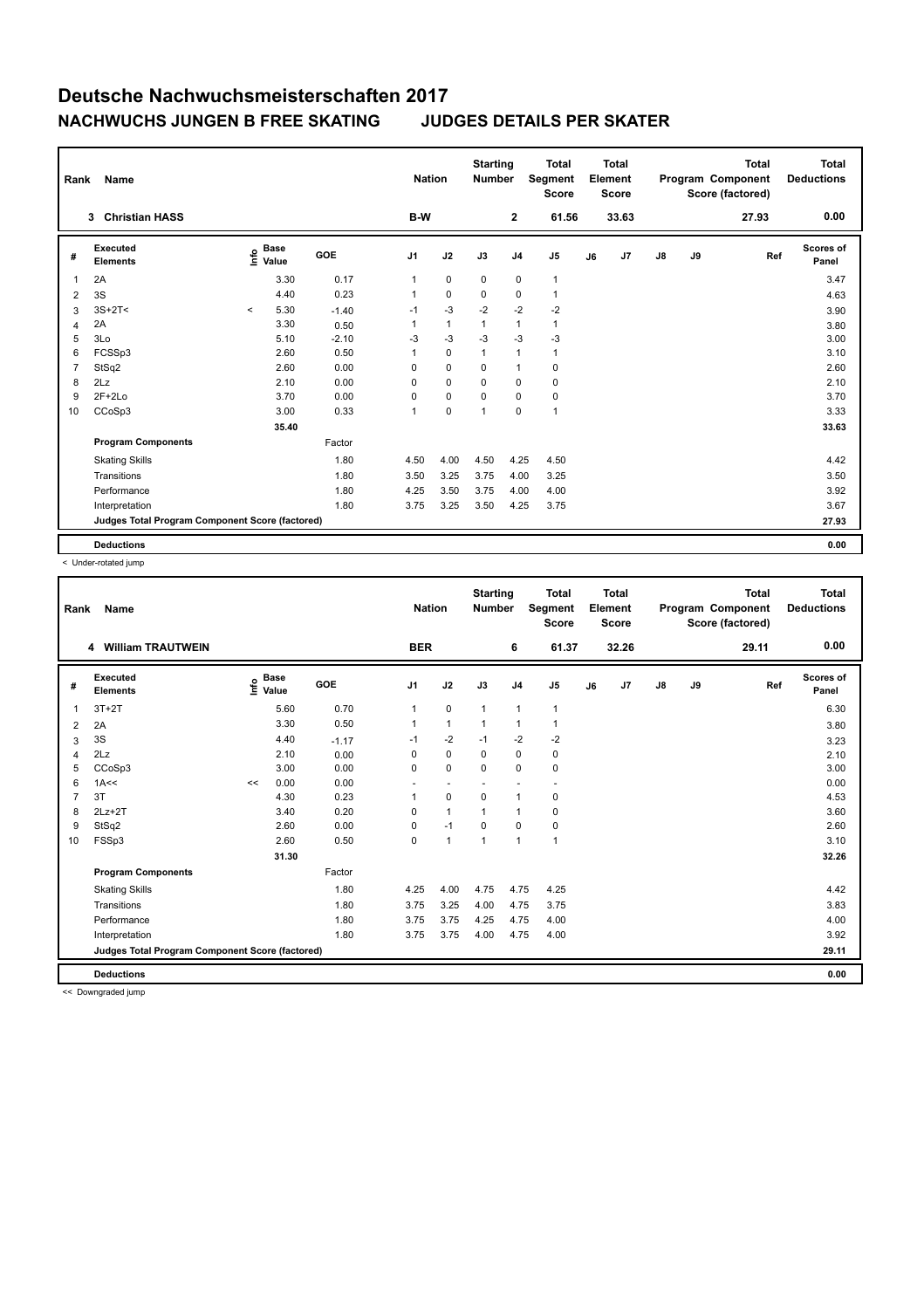| Rank | Name                                            |                                             |            | <b>Nation</b>  |              | <b>Starting</b><br><b>Number</b> |                | <b>Total</b><br>Segment<br><b>Score</b> |    | Total<br>Element<br><b>Score</b> |               |    | <b>Total</b><br>Program Component<br>Score (factored) | Total<br><b>Deductions</b> |
|------|-------------------------------------------------|---------------------------------------------|------------|----------------|--------------|----------------------------------|----------------|-----------------------------------------|----|----------------------------------|---------------|----|-------------------------------------------------------|----------------------------|
|      | <b>Michael SAVITSKIY</b><br>5                   |                                             |            | <b>BAY</b>     |              |                                  | 4              | 58.90                                   |    | 29.17                            |               |    | 29.73                                                 | 0.00                       |
| #    | Executed<br><b>Elements</b>                     | <b>Base</b><br>e <sup>Base</sup><br>⊆ Value | <b>GOE</b> | J <sub>1</sub> | J2           | J3                               | J <sub>4</sub> | J5                                      | J6 | J7                               | $\mathsf{J}8$ | J9 | Ref                                                   | Scores of<br>Panel         |
| 1    | $2F+2T$                                         | 3.20                                        | 0.00       | 1              | $\pmb{0}$    | $\mathbf 0$                      | $\pmb{0}$      | $\mathbf 0$                             |    |                                  |               |    |                                                       | 3.20                       |
| 2    | 2A                                              | 3.30                                        | $-1.00$    | $-2$           | $-3$         | $-2$                             | $-2$           | $-2$                                    |    |                                  |               |    |                                                       | 2.30                       |
| 3    | $2Lz + 2Lo$                                     | 3.90                                        | 0.30       | 1              | $\mathbf{1}$ | 1                                | $\mathbf 0$    | $\mathbf{1}$                            |    |                                  |               |    |                                                       | 4.20                       |
| 4    | StSq3                                           | 3.30                                        | 0.50       |                | $\mathbf{1}$ | 1                                | $\mathbf 0$    | $\mathbf{1}$                            |    |                                  |               |    |                                                       | 3.80                       |
| 5    | 2A                                              | 3.30                                        | 0.50       |                | $\mathbf{1}$ | $\overline{1}$                   | $\mathbf{1}$   | $\mathbf{1}$                            |    |                                  |               |    |                                                       | 3.80                       |
| 6    | 2Lz                                             | 2.10                                        | 0.00       |                | $\mathbf 0$  | $\Omega$                         | $-1$           | 0                                       |    |                                  |               |    |                                                       | 2.10                       |
| 7    | FCSSp3                                          | 2.60                                        | 0.00       | 0              | $\mathbf 0$  | $\mathbf 0$                      | 0              | 0                                       |    |                                  |               |    |                                                       | 2.60                       |
| 8    | 2F                                              | 1.90                                        | 0.30       |                | $\mathbf{1}$ | $\mathbf{1}$                     | 0              | $\mathbf{1}$                            |    |                                  |               |    |                                                       | 2.20                       |
| 9    | 2Lo                                             | 1.80                                        | 0.00       | 0              | $\mathbf 0$  | $\mathbf 0$                      | $\mathbf 0$    | $\mathbf{1}$                            |    |                                  |               |    |                                                       | 1.80                       |
| 10   | CCoSp3                                          | 3.00                                        | 0.17       | $\overline{1}$ | $\mathbf 0$  | $\mathbf 0$                      | $\mathbf 0$    | $\mathbf{1}$                            |    |                                  |               |    |                                                       | 3.17                       |
|      |                                                 | 28.40                                       |            |                |              |                                  |                |                                         |    |                                  |               |    |                                                       | 29.17                      |
|      | <b>Program Components</b>                       |                                             | Factor     |                |              |                                  |                |                                         |    |                                  |               |    |                                                       |                            |
|      | <b>Skating Skills</b>                           |                                             | 1.80       | 4.25           | 4.00         | 4.50                             | 4.00           | 4.75                                    |    |                                  |               |    |                                                       | 4.25                       |
|      | Transitions                                     |                                             | 1.80       | 3.75           | 3.25         | 4.00                             | 4.00           | 4.50                                    |    |                                  |               |    |                                                       | 3.92                       |
|      | Performance                                     |                                             | 1.80       | 4.00           | 3.50         | 4.25                             | 4.25           | 4.50                                    |    |                                  |               |    |                                                       | 4.17                       |
|      | Interpretation                                  |                                             | 1.80       | 4.25           | 3.50         | 4.25                             | 4.00           | 4.50                                    |    |                                  |               |    |                                                       | 4.17                       |
|      | Judges Total Program Component Score (factored) |                                             |            |                |              |                                  |                |                                         |    |                                  |               |    |                                                       | 29.73                      |
|      | <b>Deductions</b>                               |                                             |            |                |              |                                  |                |                                         |    |                                  |               |    |                                                       | 0.00                       |

| Rank           | <b>Name</b>                                     |                                  |         | <b>Nation</b>  |              | <b>Starting</b><br><b>Number</b> |                | <b>Total</b><br>Segment<br><b>Score</b> |    | <b>Total</b><br>Element<br><b>Score</b> |               |    | <b>Total</b><br>Program Component<br>Score (factored) | <b>Total</b><br><b>Deductions</b> |
|----------------|-------------------------------------------------|----------------------------------|---------|----------------|--------------|----------------------------------|----------------|-----------------------------------------|----|-----------------------------------------|---------------|----|-------------------------------------------------------|-----------------------------------|
|                | <b>Marvin RÖMPLER</b><br>6                      |                                  |         | SAS            |              |                                  | 7              | 57.23                                   |    | 27.08                                   |               |    | 30.15                                                 | 0.00                              |
| #              | Executed<br><b>Elements</b>                     | <b>Base</b><br>e Base<br>⊆ Value | GOE     | J <sub>1</sub> | J2           | J3                               | J <sub>4</sub> | J <sub>5</sub>                          | J6 | J7                                      | $\mathsf{J}8$ | J9 | Ref                                                   | Scores of<br>Panel                |
| 1              | $2F+2T$                                         | 3.20                             | 0.20    | $\mathbf{1}$   | $\mathbf{1}$ | $\mathbf{1}$                     | $\mathbf 0$    | $\pmb{0}$                               |    |                                         |               |    |                                                       | 3.40                              |
| 2              | $2A+2T$                                         | 4.60                             | 0.17    | 1              | $\mathbf 0$  | $\mathbf 0$                      | 0              | $\mathbf{1}$                            |    |                                         |               |    |                                                       | 4.77                              |
| 3              | 2Lz                                             | 2.10                             | 0.20    | 0              | $\mathbf{1}$ | $\mathbf{1}$                     | 0              | $\mathbf{1}$                            |    |                                         |               |    |                                                       | 2.30                              |
| 4              | FCSSp3                                          | 2.60                             | 0.50    | 1              | $\mathbf{1}$ | $\mathbf{1}$                     | 0              | $\mathbf{1}$                            |    |                                         |               |    |                                                       | 3.10                              |
| 5              | 2A                                              | 3.30                             | $-1.33$ | $-2$           | $-2$         | $-3$                             | $-3$           | $-3$                                    |    |                                         |               |    |                                                       | 1.97                              |
| 6              | 2Lz                                             | 2.10                             | 0.00    | 0              | $\mathbf 0$  | $\Omega$                         | $\mathbf 0$    | $\mathbf 0$                             |    |                                         |               |    |                                                       | 2.10                              |
| $\overline{7}$ | 2F                                              | 1.90                             | $-0.20$ | $-1$           | $\mathbf 0$  | $\Omega$                         | $-1$           | $-1$                                    |    |                                         |               |    |                                                       | 1.70                              |
| 8              | CCoSp3                                          | 3.00                             | 0.17    | 1              | $\mathbf{1}$ | $\Omega$                         | $\mathbf 0$    | 0                                       |    |                                         |               |    |                                                       | 3.17                              |
| 9              | StSq2                                           | 2.60                             | 0.17    | 0              | $\mathbf{1}$ | $\Omega$                         | $\Omega$       | $\mathbf{1}$                            |    |                                         |               |    |                                                       | 2.77                              |
| 10             | 2Lo                                             | 1.80                             | 0.00    | 0              | 1            | $\mathbf 0$                      | 0              | 0                                       |    |                                         |               |    |                                                       | 1.80                              |
|                |                                                 | 27.20                            |         |                |              |                                  |                |                                         |    |                                         |               |    |                                                       | 27.08                             |
|                | <b>Program Components</b>                       |                                  | Factor  |                |              |                                  |                |                                         |    |                                         |               |    |                                                       |                                   |
|                | <b>Skating Skills</b>                           |                                  | 1.80    | 4.25           | 4.75         | 4.50                             | 4.50           | 4.25                                    |    |                                         |               |    |                                                       | 4.42                              |
|                | Transitions                                     |                                  | 1.80    | 4.00           | 4.25         | 4.25                             | 4.00           | 4.00                                    |    |                                         |               |    |                                                       | 4.08                              |
|                | Performance                                     |                                  | 1.80    | 3.75           | 4.50         | 4.25                             | 4.00           | 4.25                                    |    |                                         |               |    |                                                       | 4.17                              |
|                | Interpretation                                  |                                  | 1.80    | 4.25           | 4.25         | 4.00                             | 4.00           | 4.00                                    |    |                                         |               |    |                                                       | 4.08                              |
|                | Judges Total Program Component Score (factored) |                                  |         |                |              |                                  |                |                                         |    |                                         |               |    |                                                       | 30.15                             |
|                | <b>Deductions</b>                               |                                  |         |                |              |                                  |                |                                         |    |                                         |               |    |                                                       | 0.00                              |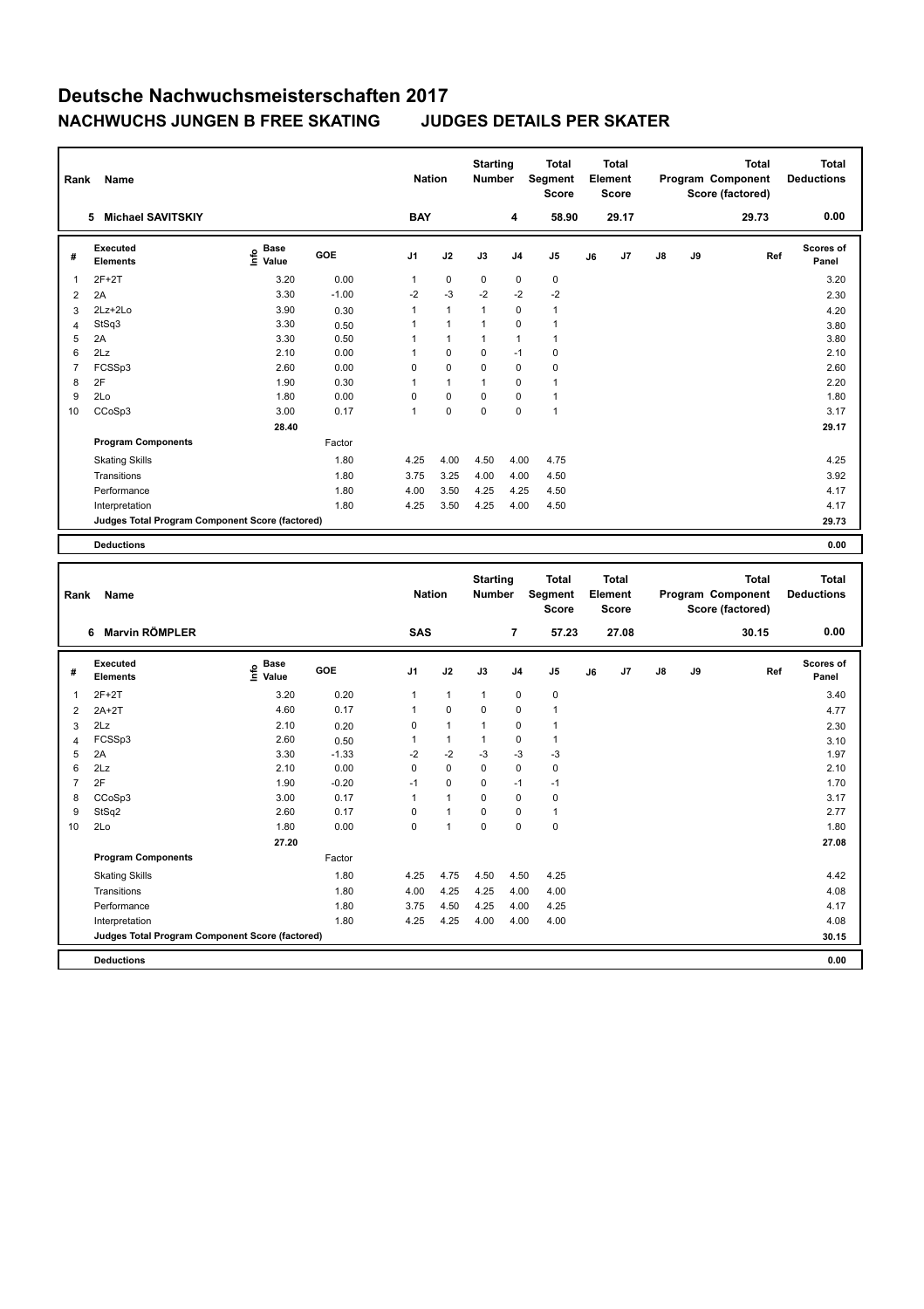| Rank           | <b>Name</b>                                     |                                  |         | <b>Nation</b>  |              | <b>Starting</b><br><b>Number</b> |                | <b>Total</b><br>Segment<br><b>Score</b> |    | Total<br>Element<br><b>Score</b> |               |    | <b>Total</b><br>Program Component<br>Score (factored) | Total<br><b>Deductions</b> |
|----------------|-------------------------------------------------|----------------------------------|---------|----------------|--------------|----------------------------------|----------------|-----------------------------------------|----|----------------------------------|---------------|----|-------------------------------------------------------|----------------------------|
|                | <b>Nicos Jaron MARTICK</b><br>7                 |                                  |         | <b>SAS</b>     |              |                                  | 9              | 55.77                                   |    | 28.04                            |               |    | 27.73                                                 | 0.00                       |
| #              | Executed<br><b>Elements</b>                     | <b>Base</b><br>e Base<br>⊆ Value | GOE     | J <sub>1</sub> | J2           | J3                               | J <sub>4</sub> | J <sub>5</sub>                          | J6 | J7                               | $\mathsf{J}8$ | J9 | Ref                                                   | Scores of<br>Panel         |
| 1              | 2S                                              | 1.30                             | 0.00    | 0              | $\mathbf{1}$ | $\mathbf 0$                      | 0              | 0                                       |    |                                  |               |    |                                                       | 1.30                       |
| 2              | 2A                                              | 3.30                             | 0.17    | 0              | $\mathbf{1}$ | 0                                | $\overline{1}$ | $\mathbf 0$                             |    |                                  |               |    |                                                       | 3.47                       |
| 3              | 3T                                              | 4.30                             | $-2.10$ | $-3$           | $-2$         | $-3$                             | $-3$           | $-3$                                    |    |                                  |               |    |                                                       | 2.20                       |
| 4              | FCSSp2                                          | 2.30                             | 0.00    | 0              | $\mathbf 0$  | 0                                | $\mathbf 0$    | 0                                       |    |                                  |               |    |                                                       | 2.30                       |
| 5              | $2Lz+2T$                                        | 3.40                             | 0.00    | 0              | $\mathbf{1}$ | 0                                | $\mathbf 0$    | 0                                       |    |                                  |               |    |                                                       | 3.40                       |
| 6              | 2Lo                                             | 1.80                             | 0.00    | 0              | $\mathbf{1}$ | $\Omega$                         | $\mathbf 0$    | $\pmb{0}$                               |    |                                  |               |    |                                                       | 1.80                       |
| $\overline{7}$ | $3S+2T$                                         | 5.70                             | $-0.23$ | 0              | $\mathbf 0$  | 0                                | $-1$           | $-1$                                    |    |                                  |               |    |                                                       | 5.47                       |
| 8              | StSq3                                           | 3.30                             | 0.00    | 0              | $\mathbf 0$  | 0                                | $\mathbf 0$    | 0                                       |    |                                  |               |    |                                                       | 3.30                       |
| 9              | CCoSp3                                          | 3.00                             | 0.00    | 0              | 0            | $-1$                             | 0              | 0                                       |    |                                  |               |    |                                                       | 3.00                       |
| 10             | 2A                                              | 3.30                             | $-1.50$ | $-3$           | $-3$         | $-3$                             | $-3$           | $-3$                                    |    |                                  |               |    |                                                       | 1.80                       |
|                |                                                 | 31.70                            |         |                |              |                                  |                |                                         |    |                                  |               |    |                                                       | 28.04                      |
|                | <b>Program Components</b>                       |                                  | Factor  |                |              |                                  |                |                                         |    |                                  |               |    |                                                       |                            |
|                | <b>Skating Skills</b>                           |                                  | 1.80    | 4.00           | 4.50         | 4.25                             | 4.25           | 4.50                                    |    |                                  |               |    |                                                       | 4.33                       |
|                | Transitions                                     |                                  | 1.80    | 3.75           | 4.25         | 3.75                             | 4.00           | 3.75                                    |    |                                  |               |    |                                                       | 3.83                       |
|                | Performance                                     |                                  | 1.80    | 3.50           | 3.75         | 3.50                             | 3.75           | 3.75                                    |    |                                  |               |    |                                                       | 3.67                       |
|                | Interpretation                                  |                                  | 1.80    | 3.50           | 4.25         | 3.50                             | 3.75           | 3.50                                    |    |                                  |               |    |                                                       | 3.58                       |
|                | Judges Total Program Component Score (factored) |                                  |         |                |              |                                  |                |                                         |    |                                  |               |    |                                                       | 27.73                      |
|                | <b>Deductions</b>                               |                                  |         |                |              |                                  |                |                                         |    |                                  |               |    |                                                       | 0.00                       |

| Rank           | Name                                            |         |                           | <b>Nation</b> |              | <b>Starting</b><br><b>Total</b><br>Segment<br><b>Number</b><br><b>Score</b> |             | <b>Total</b><br>Element<br><b>Score</b> |              |    |                | <b>Total</b><br>Program Component<br>Score (factored) | <b>Total</b><br><b>Deductions</b> |       |                    |
|----------------|-------------------------------------------------|---------|---------------------------|---------------|--------------|-----------------------------------------------------------------------------|-------------|-----------------------------------------|--------------|----|----------------|-------------------------------------------------------|-----------------------------------|-------|--------------------|
|                | 8 Jurek KOLBE                                   |         |                           |               | <b>BAY</b>   |                                                                             |             | 1                                       | 50.41        |    | 25.07          |                                                       |                                   | 25.34 | 0.00               |
| #              | <b>Executed</b><br><b>Elements</b>              |         | Base<br>e Base<br>E Value | GOE           | J1           | J2                                                                          | J3          | J <sub>4</sub>                          | J5           | J6 | J <sub>7</sub> | $\mathsf{J}8$                                         | J9                                | Ref   | Scores of<br>Panel |
| 1              | $2F+2T$                                         |         | 3.20                      | 0.00          | 0            | $\mathbf 0$                                                                 | $\mathbf 0$ | 0                                       | 0            |    |                |                                                       |                                   |       | 3.20               |
| $\overline{2}$ | 2Lo                                             |         | 1.80                      | $-0.20$       | 0            | $-1$                                                                        | $-1$        | $-1$                                    | 0            |    |                |                                                       |                                   |       | 1.60               |
| 3              | $2Lz+2T$                                        |         | 3.40                      | 0.00          | $\Omega$     | $\mathbf 0$                                                                 | 0           | 1                                       | 0            |    |                |                                                       |                                   |       | 3.40               |
| 4              | FCSp3                                           |         | 2.80                      | $-0.10$       | 0            | $-1$                                                                        | $-1$        | 0                                       | $\mathbf{1}$ |    |                |                                                       |                                   |       | 2.70               |
| 5              | 2A                                              |         | 3.30                      | $-0.33$       | $-1$         | $-1$                                                                        | 0           | $-2$                                    | $\pmb{0}$    |    |                |                                                       |                                   |       | 2.97               |
| 6              | 2Lz                                             |         | 2.10                      | 0.30          | $\mathbf{1}$ | $\mathbf{1}$                                                                | 1           | 1                                       | 0            |    |                |                                                       |                                   |       | 2.40               |
| $\overline{7}$ | 2A<                                             | $\prec$ | 2.30                      | $-1.00$       | $-2$         | $-2$                                                                        | $-2$        | $-3$                                    | $-2$         |    |                |                                                       |                                   |       | 1.30               |
| 8              | CCoSp3                                          |         | 3.00                      | 0.00          | 0            | $\mathbf 0$                                                                 | $\mathbf 0$ | $\mathbf 0$                             | $\mathbf{1}$ |    |                |                                                       |                                   |       | 3.00               |
| 9              | StSq2                                           |         | 2.60                      | 0.00          | 0            | $\mathbf 0$                                                                 | $\Omega$    | 0                                       | $\pmb{0}$    |    |                |                                                       |                                   |       | 2.60               |
| 10             | 2F                                              |         | 1.90                      | 0.00          | 0            | $\mathbf{1}$                                                                | $\mathbf 0$ | 0                                       | $\mathbf 0$  |    |                |                                                       |                                   |       | 1.90               |
|                |                                                 |         | 26.40                     |               |              |                                                                             |             |                                         |              |    |                |                                                       |                                   |       | 25.07              |
|                | <b>Program Components</b>                       |         |                           | Factor        |              |                                                                             |             |                                         |              |    |                |                                                       |                                   |       |                    |
|                | <b>Skating Skills</b>                           |         |                           | 1.80          | 3.75         | 3.50                                                                        | 4.00        | 3.75                                    | 3.75         |    |                |                                                       |                                   |       | 3.75               |
|                | Transitions                                     |         |                           | 1.80          | 3.50         | 3.00                                                                        | 3.50        | 3.25                                    | 3.50         |    |                |                                                       |                                   |       | 3.42               |
|                | Performance                                     |         |                           | 1.80          | 3.75         | 2.75                                                                        | 3.50        | 3.50                                    | 3.75         |    |                |                                                       |                                   |       | 3.58               |
|                | Interpretation                                  |         |                           | 1.80          | 3.25         | 2.75                                                                        | 3.50        | 3.25                                    | 3.50         |    |                |                                                       |                                   |       | 3.33               |
|                | Judges Total Program Component Score (factored) |         |                           |               |              |                                                                             |             |                                         |              |    |                |                                                       |                                   |       | 25.34              |
|                | <b>Deductions</b>                               |         |                           |               |              |                                                                             |             |                                         |              |    |                |                                                       |                                   |       | 0.00               |

< Under-rotated jump